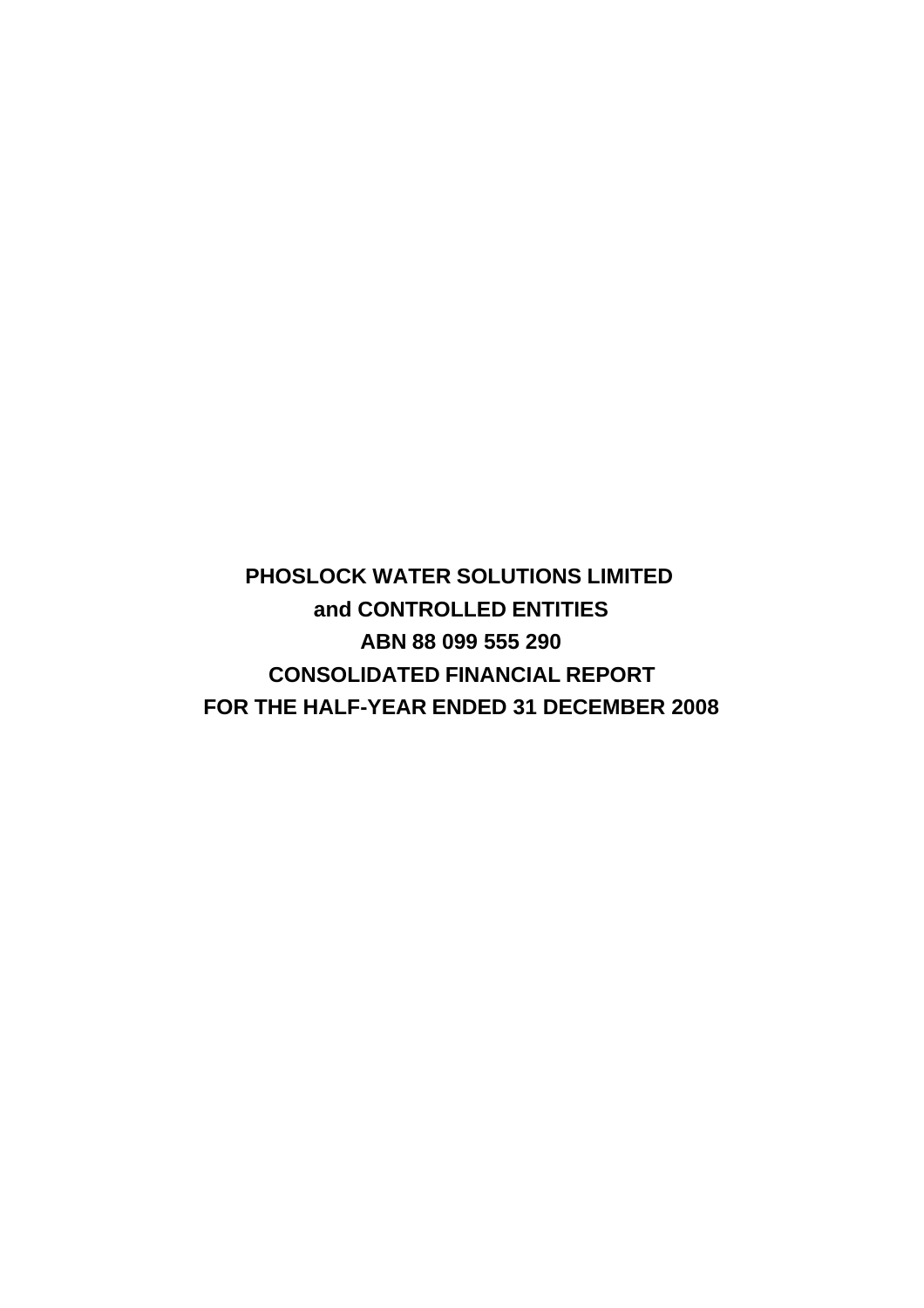# **CONSOLIDATED FINANCIAL REPORT ABN 88 099 555 290 PHOSLOCK WATER SOLUTIONS LIMITED and CONTROLLED ENTITIES**

# **I N D E X**

# **PAGE**

| Directors' Report                                 |   |
|---------------------------------------------------|---|
| Independence Declaration                          | 2 |
| Income Statement                                  | 3 |
| <b>Balance Sheet</b>                              | 4 |
| Statement of Changes in Equity                    | 5 |
| <b>Cash Flow Statement</b>                        | 6 |
| Notes to and Forming Part of the Financial Report | 7 |
| Directors' Declaration                            | 8 |
| Independent Auditor's Review Report               | 9 |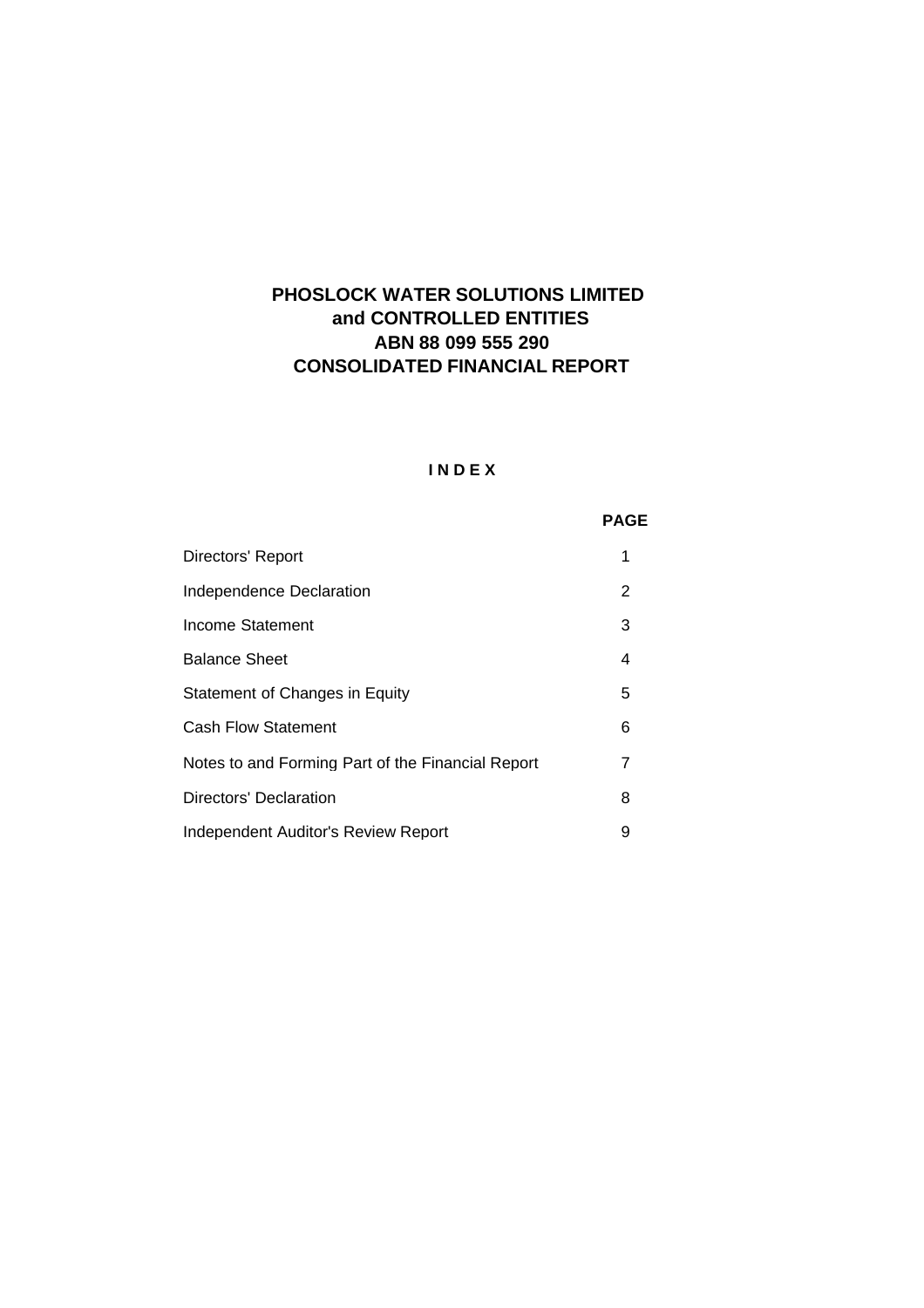# **DIRECTORS' REPORT**

Your directors submit the financial report of the economic entity for the half-year ended 31 December 2008.

#### **Directors**

The names of directors who held office during or since the end of the half-year unless otherwise stated:

Robert Schuitema Dr David Garman The Hon. Pam Allan Russell Brown (resigned 27 November 2008)

#### **Operating Results**

The consolidated loss of the economic entity for the half year after providing for income tax was \$(1,537,548) ; 2007 loss \$(1,691,293)

#### **Review of Operations**

Total revenues of \$197,502 was an decrease of 30% on the previous half year. Delays in converting the significant pipeline of orders affected both revenues and profitability in the half-year ended 31 December 2008. Conversion of key projects in 2009 is expected to generate a sharp increase in revenues and earnings for the year. The loss for the half year of \$1,537,548 is down 9% on the loss recorded in the previous half year . The reduced loss largely reflects the impact of cost containement strategies.

### **Auditor's Independence Declaration**

The lead auditor's independence declaration under Section 307C of the Corporations Act is set out on page 2 and forms part of the Directors' report for the half year ended 31 December 2008.

Signed in accordance with a resolution of the Board of Directors on 26 February 2009.

Robert Schuitema Managing Director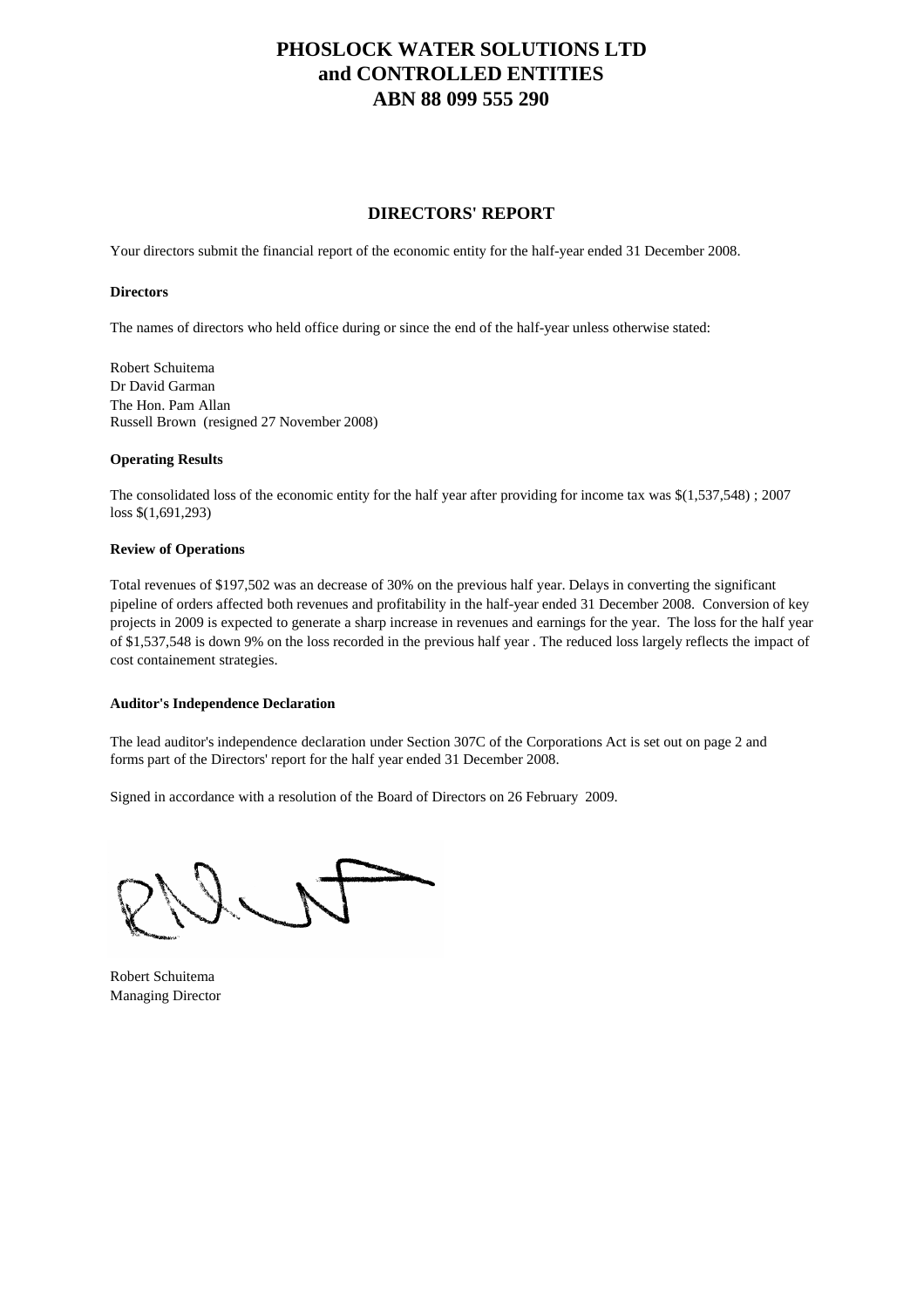

## **Auditor's Independence Declaration under Section 307C of the Corporations Act 2001 to the directors of Phoslock Water Solutions Limited**

I declare that, to the best of my knowledge and belief, in relation to our review of Phoslock Water Solutions Limited for the half year ended 31 December 2008 there have been:

- (i) no contraventions of the auditor independence requirements as set out in the Corporations Act 2001; and
- (ii) no contraventions of any applicable code of professional conduct.

UHKHausth

**WHK HORWATH VM de Waal**

Brisbane, 26 February 2009

<u>Interiod</u>

**Principal**

*Liability limited by a scheme approved under Professional Standards Legislation other than for the acts or ommissions of financial services.*

Total Financial Solutions [100] Total Financial Solutions [100] Total Financial Solutions [100] Total Financial Solutions [100] Total Financial Solutions [100] Total Financial Solutions [100] Total Financial Solutions [100 WHK Horwath Pty Ltd ABN 84 006 466 351 Level 16, WHK Horwath Centre 120 Edward Street Brisbane Queensland 4000 Australia GPO Box 736 Brisbane Queensland 4001 Australia Telephone +61 7 3233 3555 Facsimile +61 7 3210 6183 Email info.bri@whkhorwath.com.au www.whkhorwath.com.au Horwath refers to Horwath International Association, a Swiss verein.<br>Each member of the Association is a separate and independent legal entity. Horwath A WHK Group firm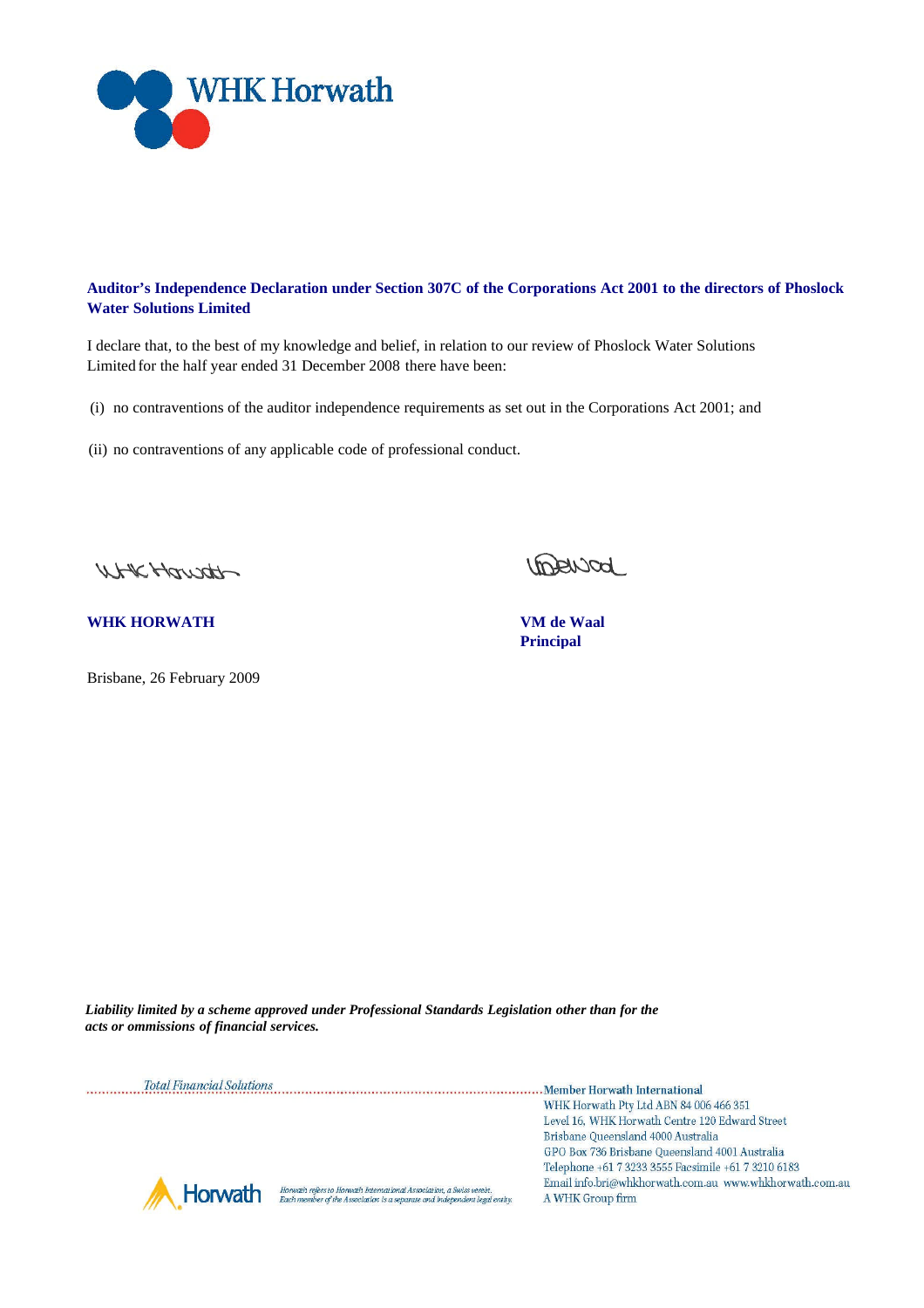# **INCOME STATEMENT FOR THE HALF-YEAR ENDED 31 DECEMBER 2008**

#### **ECONOMIC ENTITY**

|                                                                   | <b>31 DECEMBER</b><br>2008 | <b>31 DECEMBER</b><br>2007 |
|-------------------------------------------------------------------|----------------------------|----------------------------|
|                                                                   | \$                         | \$                         |
| Sales Revenue                                                     | 173,859                    | 239,790                    |
| Cost of Sales                                                     | (115,076)                  | (135,930)                  |
| <b>Gross Profit</b>                                               | 58,783                     | 103,860                    |
| Other income                                                      | 23,643                     | 41,456                     |
| Distribution xxpenses                                             | (37, 187)                  | (18, 369)                  |
| Administrative expenses                                           | (443, 814)                 | (465, 484)                 |
| Depreciation and amortisation                                     | (207, 805)                 | (215,747)                  |
| Employee benefits expense                                         | (774, 941)                 | (971, 268)                 |
| Marketing expenses                                                | (138, 593)                 | (116, 160)                 |
| Occupancy expenses                                                | (91,079)                   | (77, 434)                  |
| Other expenses                                                    | (39, 388)                  | (2,117)                    |
| Share of (losses) of associates                                   | (85)                       | (2,969)                    |
| Finance costs                                                     | (62, 624)                  |                            |
| Profit/(loss) from ordinary activities before income tax          | (1,713,090)                | (1,724,232)                |
| Income tax benefit                                                | 96,646                     | 28,018                     |
| Loss from ordinary activivties after income tax (expense)/benefit | (1,616,444)                | (1,696,214)                |
| Loss attributable to minority equity interests                    | 78,896                     | 4,921                      |
| Loss attributable to members of the parent entity                 | (1, 537, 548)              | (1,691,293)                |
|                                                                   |                            |                            |
| Basic earnings per share (cents per share)                        | (0.96)                     | (1.14)                     |
| Diluted earnings per share (cents per share)                      | (0.96)                     | (1.14)                     |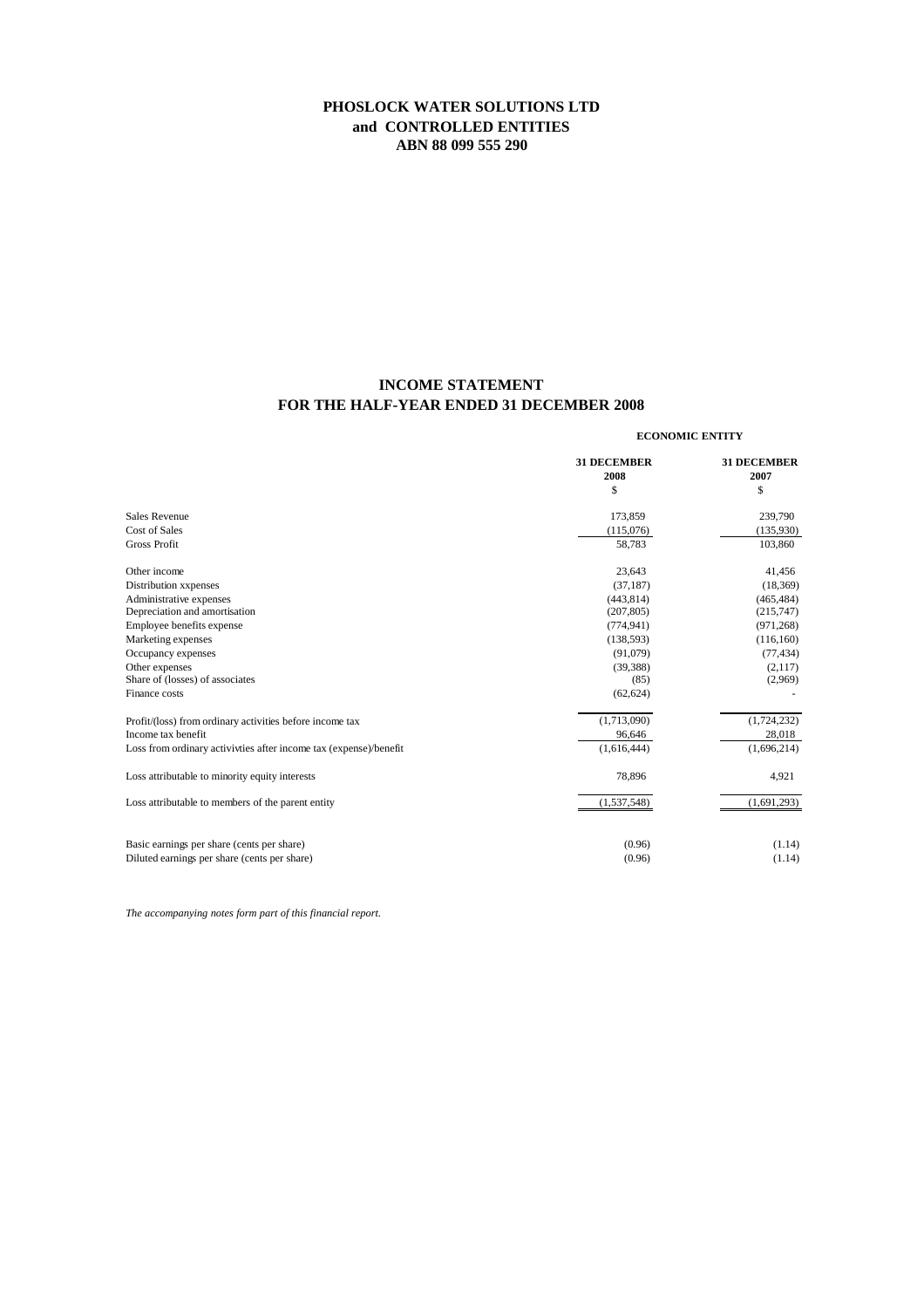# **BALANCE SHEET AS AT 31 DECEMBER 2008**

#### **ECONOMIC ENTITY**

|                                            | <b>31 DECEMBER</b><br>2008 | <b>30 JUNE</b><br>2008 |
|--------------------------------------------|----------------------------|------------------------|
|                                            | \$                         | \$                     |
| <b>CURRENT ASSETS</b>                      |                            |                        |
| Cash and cash equivalents                  | 1,264,900                  | 349,926                |
| Trade and other receivables                | 272,950                    | 435,743                |
| <b>Inventories</b><br>Other current assets | 1,119,411                  | 1,107,560              |
|                                            | 59,299                     | 75,425                 |
| <b>TOTAL CURRENT ASSETS</b>                | 2,716,560                  | 1,968,654              |
| <b>NON-CURRENT ASSETS</b>                  |                            |                        |
| Trade and other receivables                | 365,000                    | 400,000                |
| Property, plant, and equipment             | 697,813                    | 695,744                |
| Intangible assets                          | 2,983,502                  | 3,109,102              |
| Investments                                | 30,721                     | 30,806                 |
| TOTAL NON-CURRENT ASSETS                   | 4,077,036                  | 4,235,652              |
|                                            |                            |                        |
| <b>TOTAL ASSETS</b>                        | 6,793,596                  | 6,204,306              |
| <b>CURRENT LIABILITIES</b>                 |                            |                        |
| Trade and other payables                   | 517,127                    | 495,031                |
| <b>Financial liabilities</b>               | 1,050,639                  | 908,521                |
| Short term provisions                      | 86,361                     | 86,372                 |
| <b>TOTAL CURRENT LIABILITIES</b>           | 1,654,127                  | 1,489,924              |
| <b>NON-CURRENT LIABILITIES</b>             |                            |                        |
| <b>Financial liabilities</b>               | 137,102                    | 26,239                 |
| Long term provisions                       | 32,046                     | 49,209                 |
| TOTAL NON-CURRENT LIABILITIES              | 169,148                    | 75,448                 |
| <b>TOTAL LIABILITIES</b>                   | 1,823,275                  | 1,565,372              |
| <b>NET ASSETS</b>                          | 4,970,321                  | 4,638,934              |
| <b>EQUITY</b>                              |                            |                        |
| Issued capital                             | 26,659,868                 | 24,977,235             |
| Reserves                                   | 1,082,447                  | 875,775                |
| <b>Accumulated losses</b>                  | (22,856,620)               | (21,319,072)           |
| Parent entity interest                     | 4,885,695                  | 4,533,938              |
| Monority equity interest                   | 84,626                     | 104,996                |
| <b>TOTAL EQUITY</b>                        | 4,970,321                  | 4,638,934              |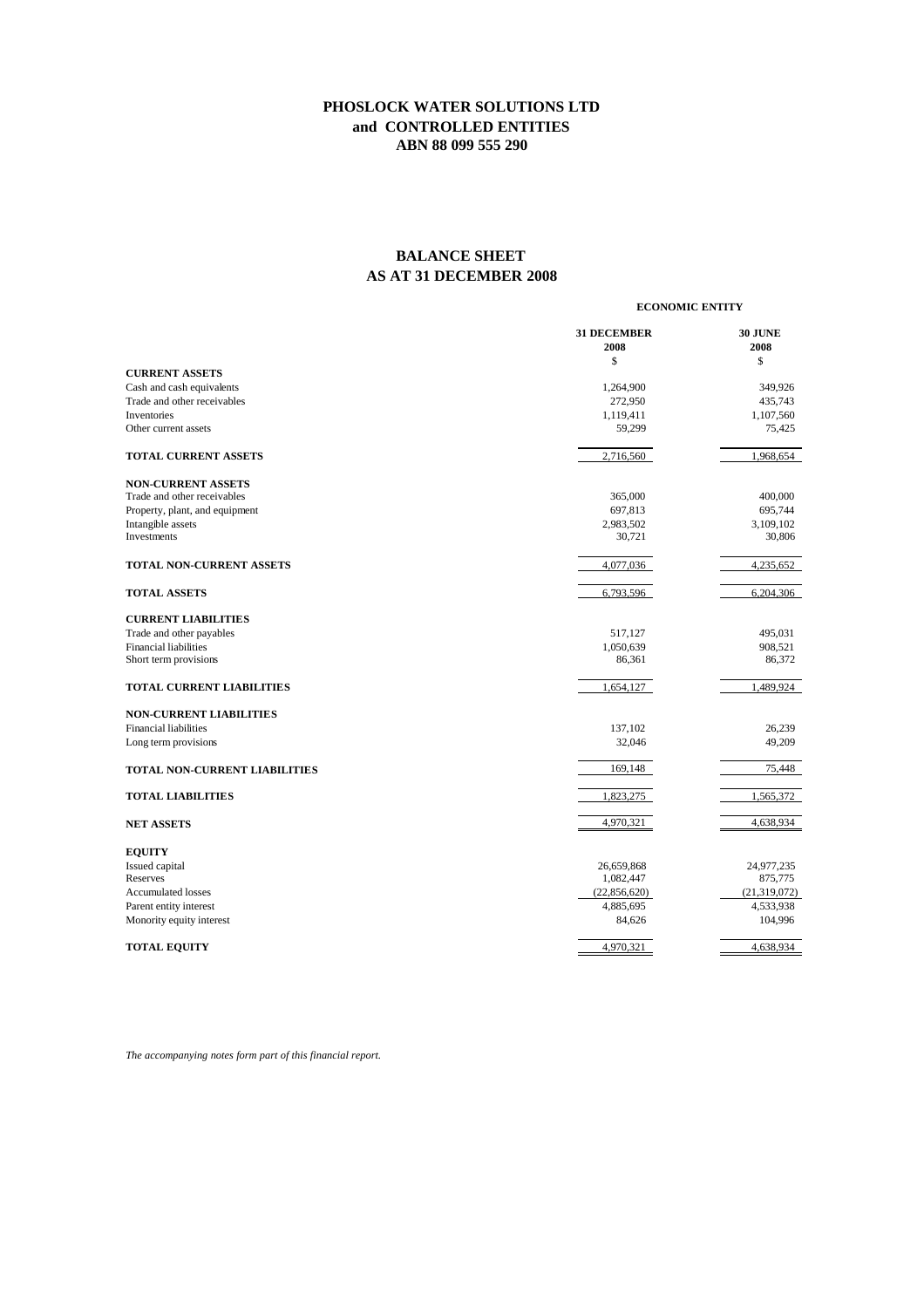# **FOR THE HALF-YEAR ENDED 31 DECEMBER 2008 STATEMENT OF CHANGES IN EQUITY**

|                                                   | Capital<br>\$ | Issued Share Accumulated<br>Losses<br>\$ | Foreign<br>Exchange<br>Translation<br>Reserve<br>\$ | Options<br>Reserve<br>\$ | Minority<br>Equity<br>Interests<br>\$ | Total<br>\$ |
|---------------------------------------------------|---------------|------------------------------------------|-----------------------------------------------------|--------------------------|---------------------------------------|-------------|
| Balance at 1.7.2008                               | 24,977,235    | (21, 319, 072)                           | (102, 538)                                          | 978,313                  | 104,996                               | 4,638,934   |
| Shares issued during the period                   | 1,682,633     |                                          |                                                     |                          |                                       | 1,682,633   |
| Loss attributable to members of the parent entity |               | (1,537,548)                              |                                                     |                          |                                       | (1,537,548) |
| Loss attributable to minority shareholders        |               |                                          |                                                     | $\overline{\phantom{a}}$ | (78, 896)                             | (78, 896)   |
| Change in Reserves                                |               | $\overline{\phantom{a}}$                 | 178,232                                             | 28,440                   | 58,526                                | 265,198     |
| Balance at 31.12.2008                             | 26,659,868    | (22,856,620)                             | 75,694                                              | 1,006,753                | 84,626                                | 4,970,321   |
| <b>Balance at 1.7.2007</b>                        | 24,458,037    | (17,916,916)                             | (49,033)                                            | 913,625                  | 152,331                               | 7,558,044   |
| Shares issued during the period                   | 429,798       |                                          |                                                     |                          |                                       | 429,798     |
| Loss attributable to members of the parent entity |               | (1,691,293)                              |                                                     |                          |                                       | (1,691,293) |
| Loss attributable to minority shareholders        |               |                                          |                                                     | ä,                       | (4,921)                               | (4,921)     |
| Change in Reserves                                |               | ٠                                        | (7, 385)                                            | 48,533                   | (3,162)                               | 37,986      |
| Balance at 31.12.2007                             | 24,887,835    | (19,608,209)                             | (56, 418)                                           | 962,158                  | 144,248                               | 6,329,614   |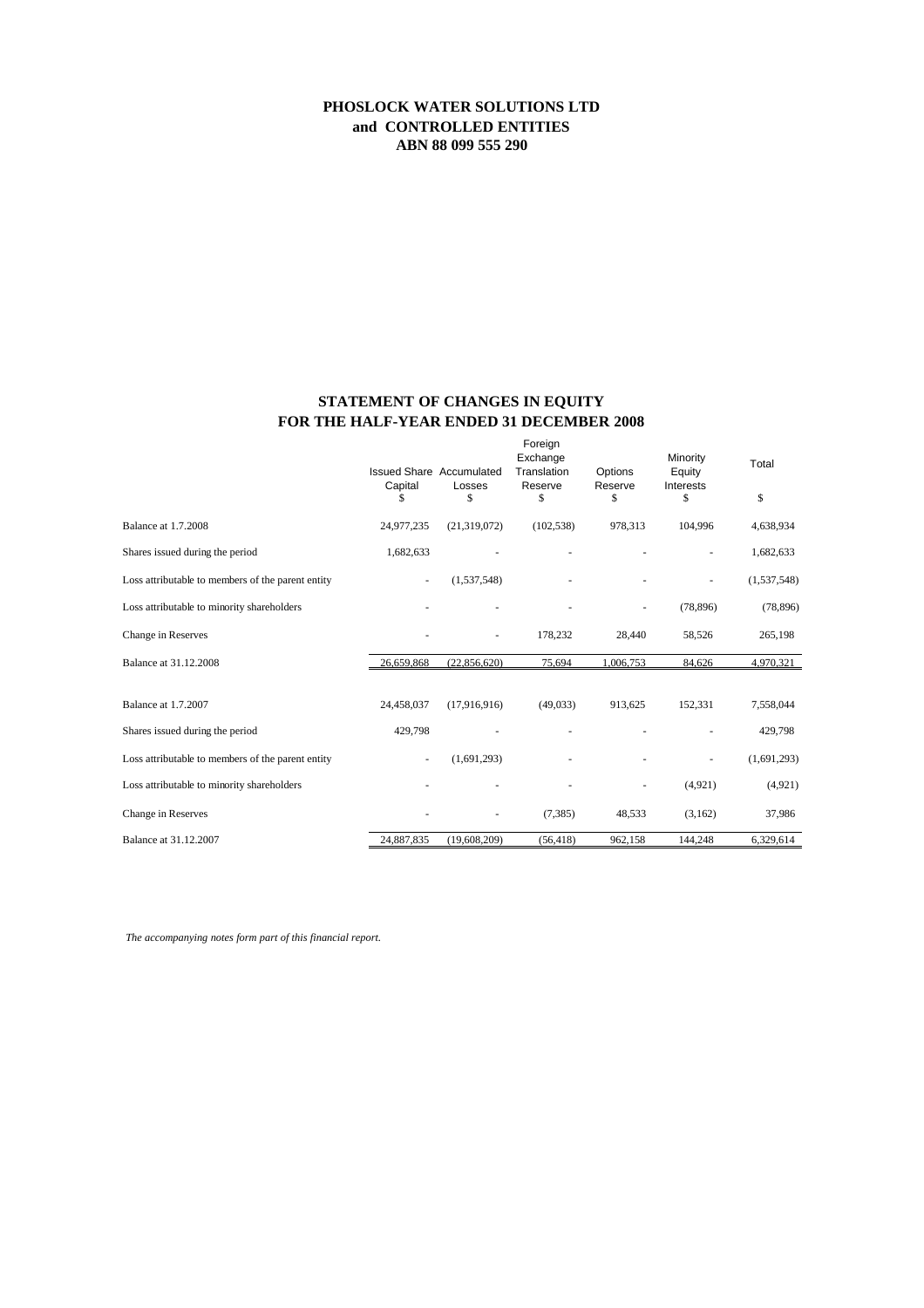# **FOR THE HALF-YEAR ENDED 31 DECEMBER 2008 CASH FLOW STATEMENT**

|                                                                 | <b>ECONOMIC ENTITY</b>                                     |                                                            |  |
|-----------------------------------------------------------------|------------------------------------------------------------|------------------------------------------------------------|--|
|                                                                 | <b>31 DECEMBER</b><br>2008<br><b>Inflows</b><br>(Outflows) | <b>31 DECEMBER</b><br>2007<br><b>Inflows</b><br>(Outflows) |  |
| <b>CASH FLOWS FROM OPERATING ACTIVITIES</b>                     | \$                                                         | \$                                                         |  |
| Receipts from customers                                         | 363,467                                                    | 260,659                                                    |  |
| Interest received                                               | 23,643                                                     | 32,003                                                     |  |
| Payments to suppliers and employees                             | (1,417,452)                                                | (2,076,955)                                                |  |
| Finance costs                                                   | (2,623)                                                    | (1,235)                                                    |  |
| Other income                                                    | 4,979                                                      | 5,953                                                      |  |
| Tax (payments)/receipts                                         | 96,646                                                     | 29,657                                                     |  |
| Net Cash used in operating activities                           | (931, 340)                                                 | (1,749,918)                                                |  |
| <b>CASH FLOWS FROM INVESTMENT ACTIVITIES</b>                    |                                                            |                                                            |  |
| Purchase of property, plant & equipment                         | (4,149)                                                    | (37, 227)                                                  |  |
| Purchase of other non-current assets                            | (7,996)                                                    | (15,518)                                                   |  |
| Proceeds from sale of property, plant and equipment             | 57,830                                                     | 11,707                                                     |  |
| Net Cash used in investing activities                           | 45,685                                                     | (41,038)                                                   |  |
| CASH FLOWS FROM FINANCING ACTIVITIES                            |                                                            |                                                            |  |
| Proceeds from issue of shares                                   | 1,641,800                                                  | 435,100                                                    |  |
| Proceeds from issue of converting notes                         | 100,000                                                    |                                                            |  |
| <b>Transaction costs</b>                                        | (33,839)                                                   | (5,302)                                                    |  |
| Borrowings raised/(repaid)                                      | 28,294                                                     |                                                            |  |
| Net cash from finance activities                                | 1,736,255                                                  | 429.798                                                    |  |
| Net increase (decrease) in cash held                            | 850,600                                                    | (1,361,158)                                                |  |
| Cash at beginning of the financial period                       | 349,610                                                    | 2,172,976                                                  |  |
| Effect of exchange rates on cash holdings in foreign currencies | 64,690                                                     | 6,481                                                      |  |
| Cash at the end of the financial period                         | 1,264,900                                                  | 818,299                                                    |  |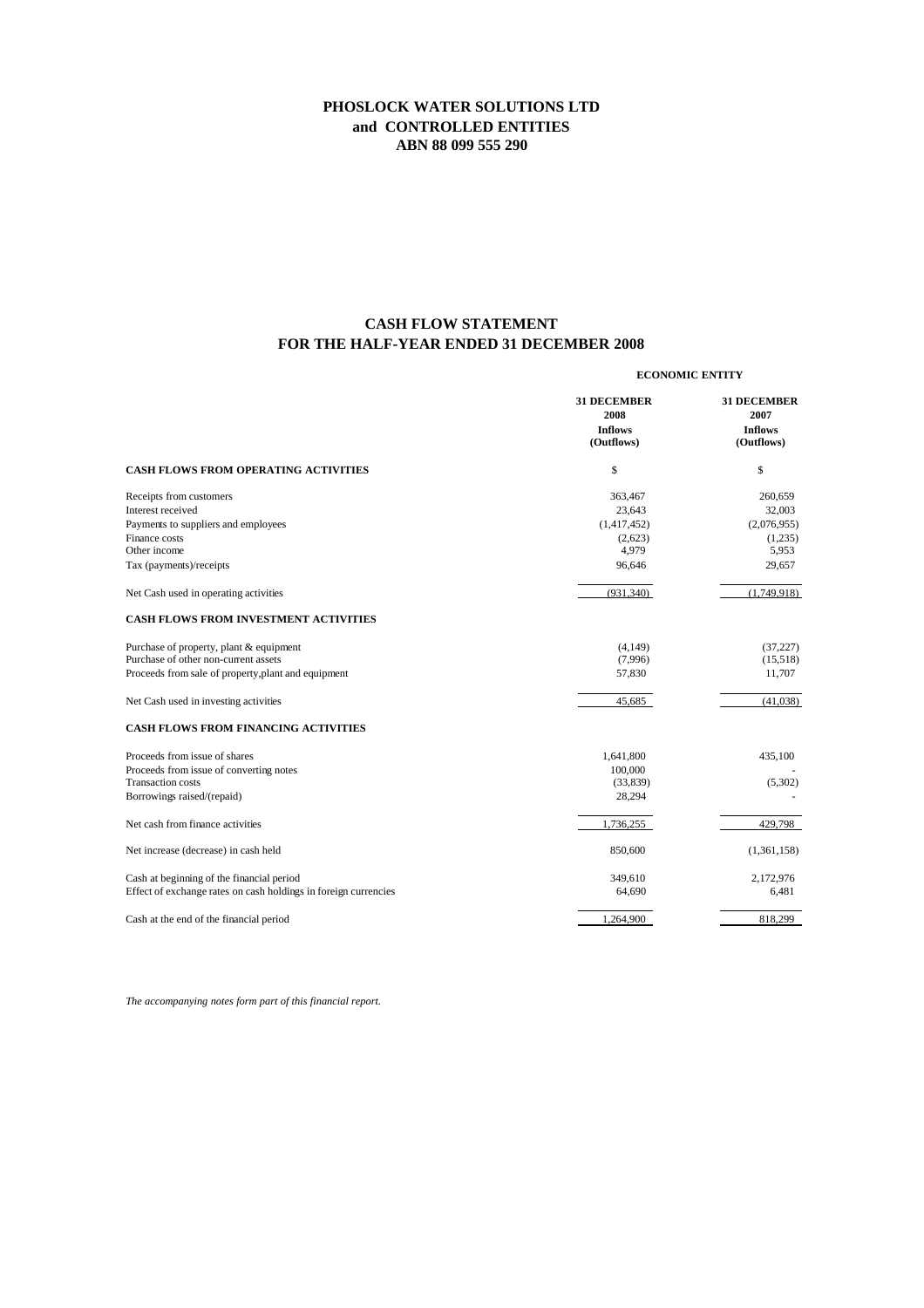### **NOTES TO AND FORMING PART OF THE FINANCIAL REPORT FOR THE HALF-YEAR ENDED 31 DECEMBER 2008**

#### **NOTE 1 - BASIS OF PREPARATION**

The consolidated interim financial report is a general purpose financial report which has been prepared in accordance with the requirements of the Corporations Act 2001, Australian Accounting Standard AASB 134: Interim Financial Reporting and AASB Interpretations.

The consolidated interim financial report does not include full disclosures of the type normally included in an annual financial report. It is recommended that the interim financial report be read in conjunction with the annual financial report for the year ended 30 June 2008 and any public announcements made by Phoslock Water Solutions Limited during the interim reporting period in accordance with the continuous disclosure requirements of the Corporations Act 2001.

The accounting policies and methods of computation adopted are consistent with those of the previous financial year and corresponding interim reporting period.

The consolidated interim financial report was authorised for issue by the directors on 26 February 2009.

#### **NOTE 2 - CASH and CASH EQUIVALENTS**

|                          | 31 December | 31 December |
|--------------------------|-------------|-------------|
|                          | 2008        | 2007        |
|                          |             |             |
| Cash at Bank and on hand | 454,900     | 720,614     |
| Cash on Deposit          | 810,000     | 97.685      |
|                          | .264.900    | 818,299     |

#### **NOTE 3 - SEGMENT INFORMATION**

The Company operates wholly within the Environmental Technologies business segment.

#### **NOTE 4 - PROPERTY, PLANT, EQUIPMENT and INTELLECTUAL PROPERTY**

During the half year ended 31 December 2008 the Company acquired assets at a cost of \$4,149 (2007 \$37,227) During the reporting period a number of small assets totalling \$57,830 (2007 \$11,707) were sold.

#### **NOTE 5 - ISSUED CAPITAL**

On the 12th August 2008 the Company issued 9,561,817 ordinary shares at \$0.11 to raise \$1,051,800 for working capital. On the 19 August 2008 the Company issued 358,033 ordinary shares at \$0.15 for payment for interest on 12% Converting Notes and a further 39,781 ordinary shares on 20 October 2008

On the 16th October 2008 the Company issued 5,000,000 ordinary shares at \$0.11 raising \$550,000 for working capital.

On the 17th December 2008 the Company issued 500,000 ordinary shares at \$0.11 to PWS Executives to raise \$55,000.

#### **NOTE 6 - CONTINGENT LIABILITIES**

There has been no change in contingent liabilities since the last annual reporting date.

#### **NOTE 7 - FORMATION OF PHOSLOCK EUROPE GMBH**

On 5 August, 2008 the Company formed Phoslock Europe GmbH and assigned the exclusive license to sell and market Phoslock products in 12 European countries. The company has 60% of the equity in Phoslock Europe GmbH.

#### **NOTE 8 - EVENTS SUBSEQUENT TO REPORTING DATE**

There have been no events subsequent to reporting date which have had a material effect on the financial position of the company.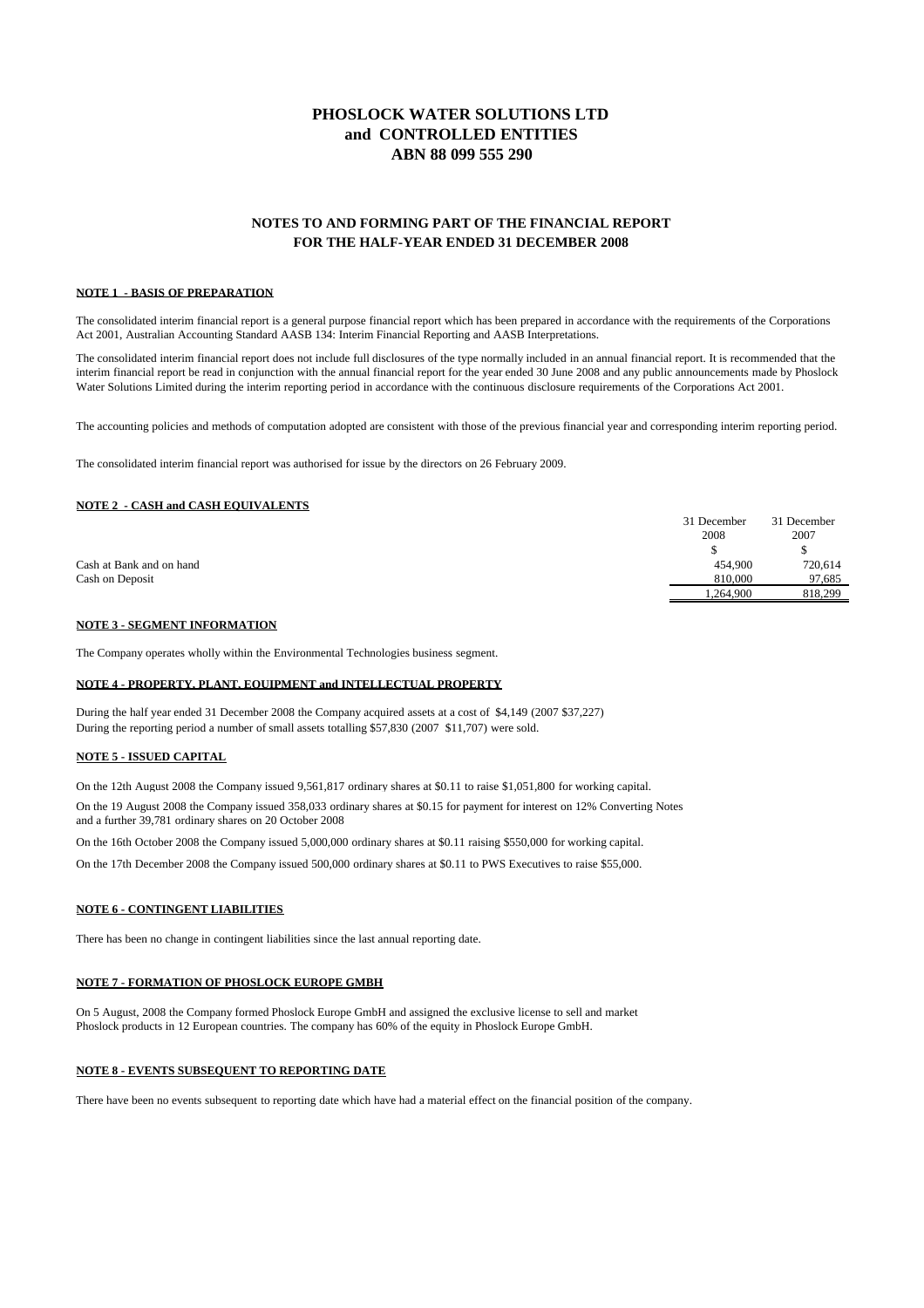## **DIRECTORS' DECLARATION**

The directors of the company declare that:

(a) the financial statements and notes set out on pages 3 to 7 are in accordance with the Corporations Act 2001; and:

(i) comply with Accounting Standard AASB 134 : Interim Financial Reporting and the Corporations Regulations 2001; and

(ii) give a true and fair view of the financial position of the economic entity's financial position as at 31 December 2008 and its performance, as represented by the results of its operations and its cash flows, for the half-year ended on that date; and

(b) in the directors opinion, there are reasonable grounds to believe that the company will be able to pay its debts as and when they become due and payable.

Signed in accordance with a resolution of the Board of Directors on 26 February 2009.

Robert Schuitema Managing Director

man

Dr David Garman Non Executive Chairman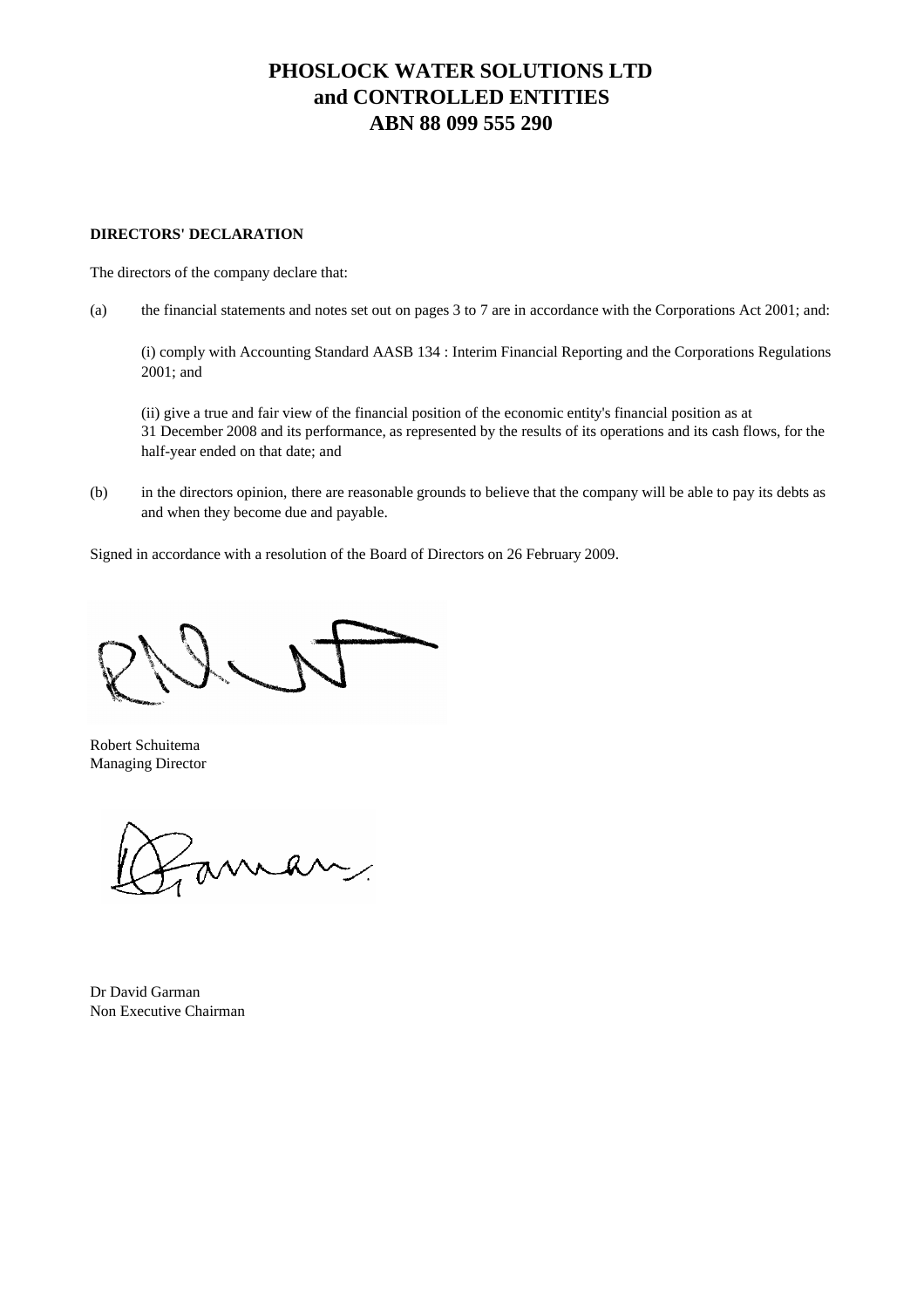

# **INDEPENDENT AUDITOR'S REVIEW REPORT**

To the members of Phoslock Water Solutions Limited

### **Report on the Half-Year Financial Report**

We have reviewed the accompanying half year financial report of Phoslock Water Solutions Limited and controlled entities which comprises the consolidated balance sheet as at 31 December 2008, and the consolidated income statement, consolidated statement of changes in equity and consolidated cash flow statement for the period ended on that date, a summary of significant accounting policies, other explanatory notes and the directors' declaration." The consolidated entity comprises both Phoslock Water Solutions Limited and the entities it controlled during the period.

### **The Responsibility of the Directors for the Half-Year Financial Report**

The directors of the company are responsible for the preparation and fair presentation of the half-year financial report in accordance with Australian Accounting Standards (including the Australian Accounting Interpretations) and the *Corporations Act 2001* . This responsibility includes establishing and maintaining internal controls relevant to the preparation and fair presentation of the half-year financial report that is free from material misstatement, whether due to fraud or error; selecting and applying appropriate accounting policies; and making accounting estimates that are reasonable in the circumstances.

### **Auditor's Responsibility**

Our responsibility is to express a conclusion on the half-year financial report based on our review. We conducted our review in accordance with Australian Auditing Standards on Review Engagements ASRE 2410 *Review of an Interim Financial Report Performed by the Independent Auditor of the Entity* , in order to state whether, on the basis of the procedures described, we have not become aware of any matter that makes us believe that the financial report is not in accordance with the Corporations Act 2001 including: giving a true and fair view of Phoslock Water Solutios Limited's financial position as at 31 December 2008 and its performance for the first half-year ended on that date; and complying with Accounting Standard AASB 134 *Interim Financial Reporting* and the Corporations Act 2001. As the auditor of Phoslock Water Solutinos Limited, ASRE 2410 requires that we comply with the ethical requirements relevant to the audit of the annual report.

A review of a half-year financial report consists of making enquiries, primarily of persons responsible for financial and accounting matters, and applying analytical and other review procedures. A review is substantially less in scope than an audit conducted in accordance with Australian Accounting Standards and consequently does not enable us to obtain assurance that we would become aware of all significant matters that might be identified in an audit. Accordingly, we do not express an audit opinion.

*Liability limited by a scheme approved under Professional Standards Legislation other than for the acts or ommissions of financial services.*

Total Financial Solutions [100] Total Financial Solutions [100] Total Financial Solutions [100] Total Financial Solutions [100] Total Financial Solutions [100] Total Financial Solutions [100] Total Financial Solutions [100

WHK Horwath Pty Ltd ABN 84 006 466 351 Level 16, WHK Horwath Centre 120 Edward Street Brisbane Queensland 4000 Australia GPO Box 736 Brisbane Queensland 4001 Australia Telephone +61 7 3233 3555 Facsimile +61 7 3210 6183 Email info.bri@whkhorwath.com.au www.whkhorwath.com.au A WHK Group firm



Horwah refers to Horwah International Association, a Swiss verein<br>Each member of the Association is a separate and independent lega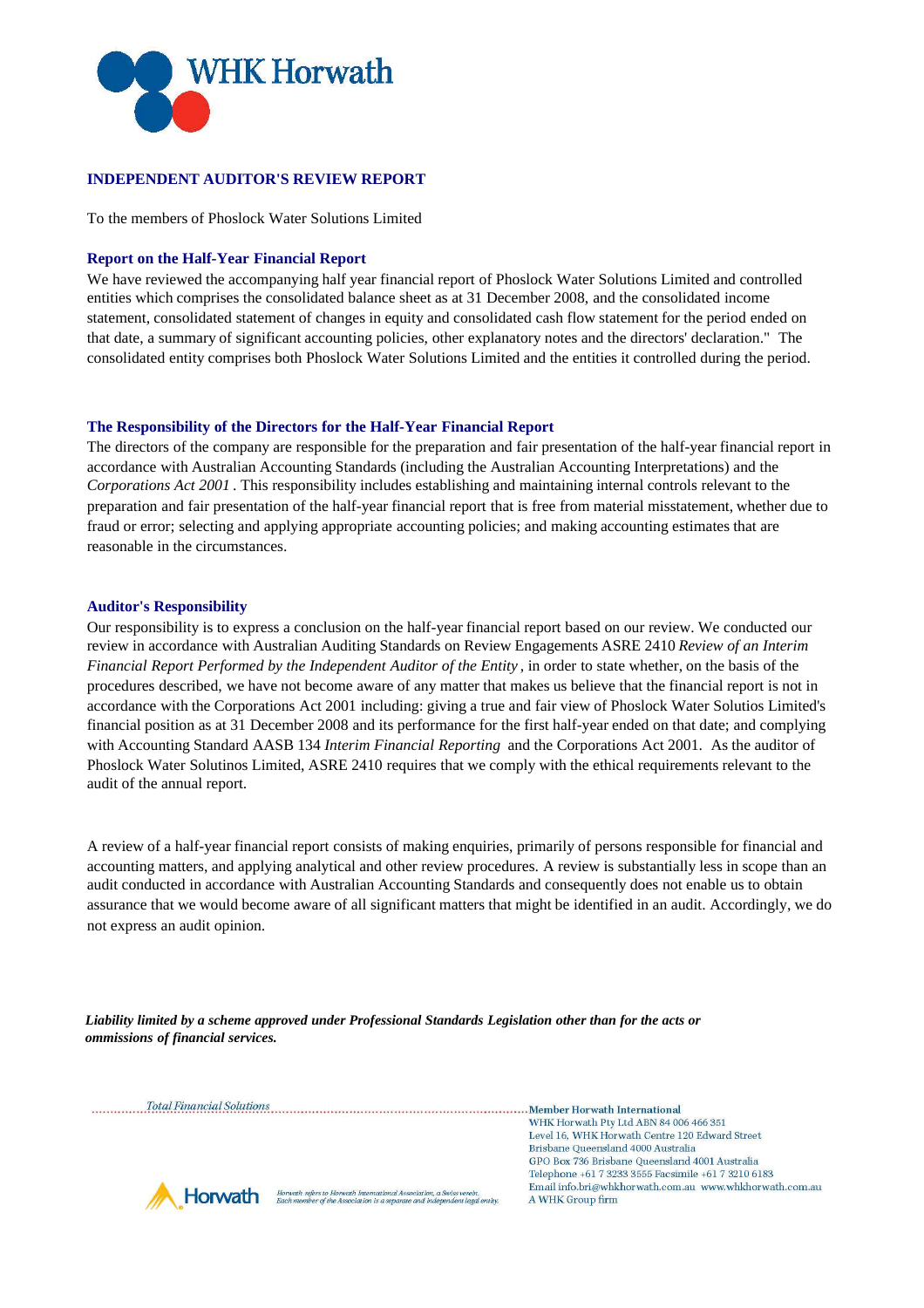## **Independence**

In conducting our review, we have complied with the independence requirements of the Corporations Act 2001.

### **Conclusion**

Based on our review, which is not an audit, we have not become aware of any significant matter that makes us believe that the half-year financial report of Phoslock Water Solutions Limited is not in accordance with the Corporations Act 2001 including:

- (a) giving a true and fair view of the company's financial position as at 31 December 2008 and of its performance for the half-year ended on that date; and
- (b) Complying with Accounting Standard AASB 134 *Interim Financial Reporting* and the Corporations Regulations 2001.

WHICHawath

Linderscod

**WHK Horwath VM de Waal**

**Principal**

Signed at Brisbane on 26 February 2009